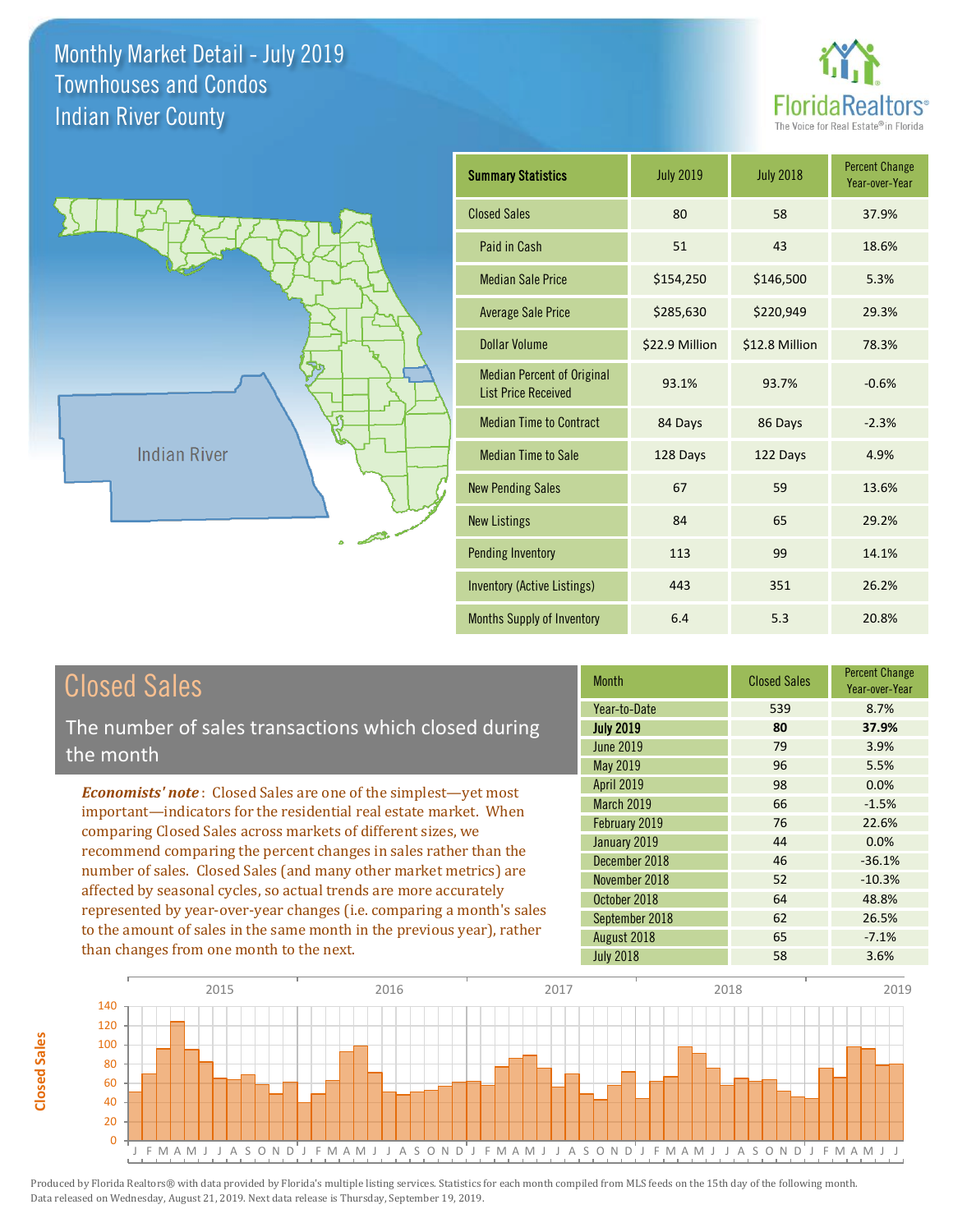

33 17.9%

36 -2.7%

| Cash Sales                                                                     | <b>Month</b>      | <b>Cash Sales</b> | <b>Percent Change</b><br>Year-over-Year |
|--------------------------------------------------------------------------------|-------------------|-------------------|-----------------------------------------|
|                                                                                | Year-to-Date      | 376               | 0.8%                                    |
| The number of Closed Sales during the month in which                           | <b>July 2019</b>  | 51                | 18.6%                                   |
| buyers exclusively paid in cash                                                | June 2019         | 50                | $-10.7%$                                |
|                                                                                | May 2019          | 72                | 12.5%                                   |
|                                                                                | <b>April 2019</b> | 68                | $-9.3%$                                 |
|                                                                                | <b>March 2019</b> | 47                | $-4.1%$                                 |
| <b>Economists' note:</b> Cash Sales can be a useful indicator of the extent to | February 2019     | 57                | 26.7%                                   |
| which investors are participating in the market. Why? Investors are            | January 2019      | 31                | $-24.4%$                                |
| far more likely to have the funds to purchase a home available up front,       | December 2018     | 31                | $-41.5%$                                |
| whereas the typical homebuyer requires a mortgage or some other                | November 2018     | 36                | 9.1%                                    |

J F M A M J J A S O N D J F M A M J J A S O N D J F M A M J J A S O N D J F M A M J J A S O N D J F M A M J J 0 20 40 60 80 100 120 2015 2016 2017 2018 2019

## Cash Sales as a Percentage of Closed Sales

form of financing. There are, of course, many possible exceptions, so

this statistic should be interpreted with care.

The percentage of Closed Sales during the month which were Cash Sales

*Economists' note* : This statistic is simply another way of viewing Cash Sales. The remaining percentages of Closed Sales (i.e. those not paid fully in cash) each month involved some sort of financing, such as mortgages, owner/seller financing, assumed loans, etc.

| <b>Month</b>      | <b>Percent of Closed</b><br>Sales Paid in Cash | <b>Percent Change</b><br>Year-over-Year |
|-------------------|------------------------------------------------|-----------------------------------------|
| Year-to-Date      | 69.8%                                          | $-7.2%$                                 |
| <b>July 2019</b>  | 63.8%                                          | $-13.9%$                                |
| <b>June 2019</b>  | 63.3%                                          | $-14.1%$                                |
| May 2019          | 75.0%                                          | 6.7%                                    |
| <b>April 2019</b> | 69.4%                                          | $-9.3%$                                 |
| March 2019        | 71.2%                                          | $-2.6%$                                 |
| February 2019     | 75.0%                                          | 3.3%                                    |
| January 2019      | 70.5%                                          | $-24.4%$                                |
| December 2018     | 67.4%                                          | $-8.4%$                                 |
| November 2018     | 69.2%                                          | 21.6%                                   |
| October 2018      | 51.6%                                          | $-20.7%$                                |
| September 2018    | 58.1%                                          | $-23.0%$                                |
| August 2018       | 58.5%                                          | $-26.9%$                                |
| <b>July 2018</b>  | 74.1%                                          | 1.2%                                    |

July 2018 **43** 4.9%

August 2018 **38** -32.1%

September 2018

October 2018

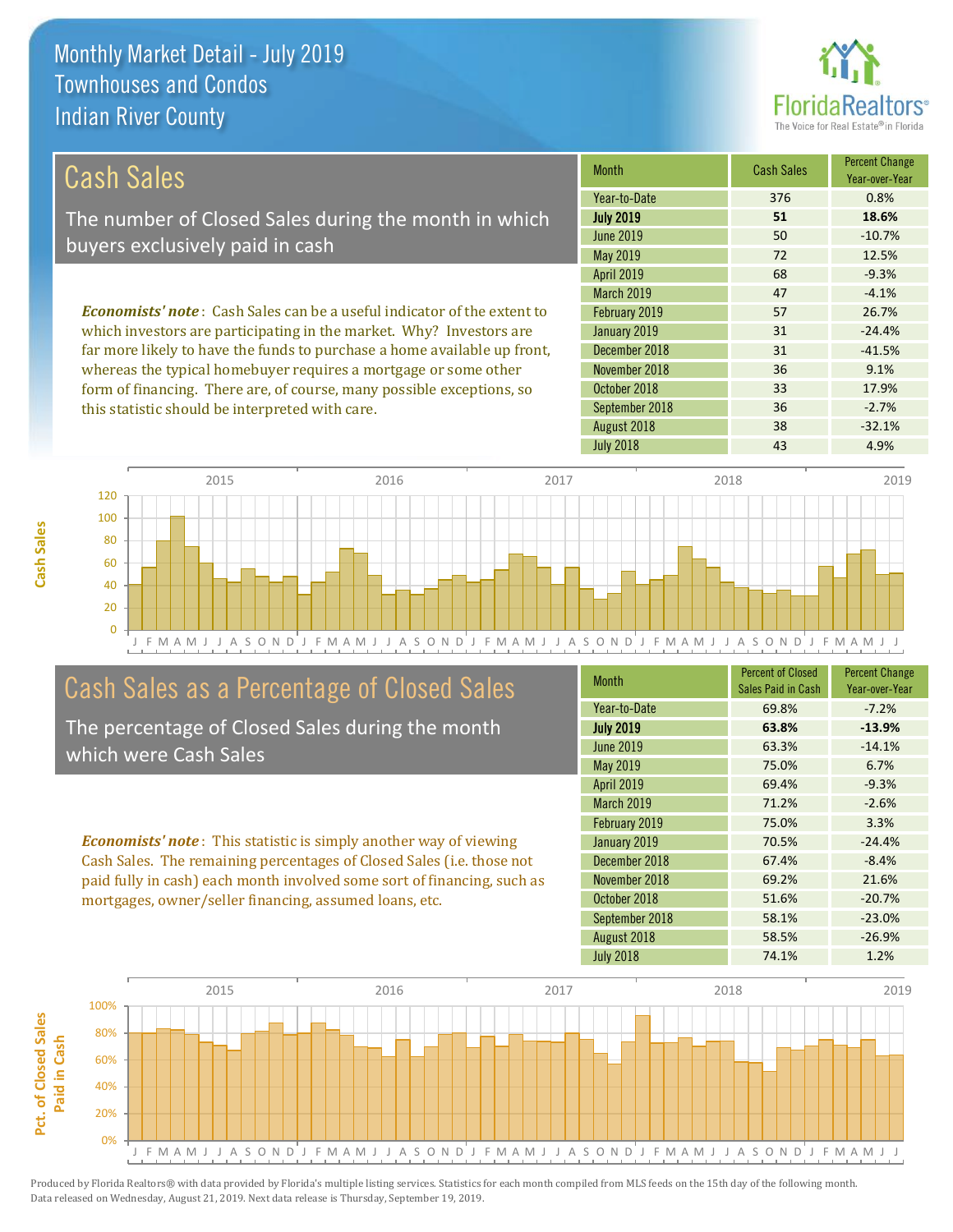

## Median Sale Price

The median sale price reported for the month (i.e. 50% of sales were above and 50% of sales were below)

*Economists' note* : Median Sale Price is our preferred summary statistic for price activity because, unlike Average Sale Price, Median Sale Price is not sensitive to high sale prices for small numbers of homes that may not be characteristic of the market area. Keep in mind that median price trends over time are not always solely caused by changes in the general value of local real estate. Median sale price only reflects the values of the homes that *sold* each month, and the mix of the types of homes that sell can change over time.

| <b>Month</b>     | <b>Median Sale Price</b> | <b>Percent Change</b><br>Year-over-Year |
|------------------|--------------------------|-----------------------------------------|
| Year-to-Date     | \$166,000                | 14.5%                                   |
| <b>July 2019</b> | \$154,250                | 5.3%                                    |
| <b>June 2019</b> | \$152,900                | $-9.0%$                                 |
| <b>May 2019</b>  | \$204,000                | 45.7%                                   |
| April 2019       | \$184,250                | 7.1%                                    |
| March 2019       | \$175,000                | 34.6%                                   |
| February 2019    | \$143,750                | 10.6%                                   |
| January 2019     | \$143,500                | 12.5%                                   |
| December 2018    | \$152,500                | 10.1%                                   |
| November 2018    | \$166,000                | 21.2%                                   |
| October 2018     | \$158,000                | 12.9%                                   |
| September 2018   | \$142,250                | 9.4%                                    |
| August 2018      | \$152,000                | 19.0%                                   |
| <b>July 2018</b> | \$146,500                | 8.5%                                    |



### Average Sale Price

The average sale price reported for the month (i.e. total sales in dollars divided by the number of sales)

*Economists' note* : Usually, we prefer Median Sale Price over Average Sale Price as a summary statistic for home prices. However, Average Sale Price does have its uses—particularly when it is analyzed alongside the Median Sale Price. For one, the relative difference between the two statistics can provide some insight into the market for higher-end homes in an area.

| Month             | <b>Average Sale Price</b> | <b>Percent Change</b><br>Year-over-Year |
|-------------------|---------------------------|-----------------------------------------|
| Year-to-Date      | \$297,944                 | 16.2%                                   |
| <b>July 2019</b>  | \$285,630                 | 29.3%                                   |
| <b>June 2019</b>  | \$298,420                 | 10.5%                                   |
| <b>May 2019</b>   | \$298,964                 | 44.5%                                   |
| <b>April 2019</b> | \$346,117                 | $-7.9%$                                 |
| March 2019        | \$309,866                 | 64.1%                                   |
| February 2019     | \$217,632                 | $-9.8%$                                 |
| January 2019      | \$330,802                 | 36.9%                                   |
| December 2018     | \$220,007                 | 17.5%                                   |
| November 2018     | \$334,248                 | 57.8%                                   |
| October 2018      | \$290,472                 | 35.1%                                   |
| September 2018    | \$208,052                 | $-26.8%$                                |
| August 2018       | \$233,925                 | 6.4%                                    |
| <b>July 2018</b>  | \$220,949                 | 23.7%                                   |



**Median Sale Price** 

Average Sale Price **Average Sale Price**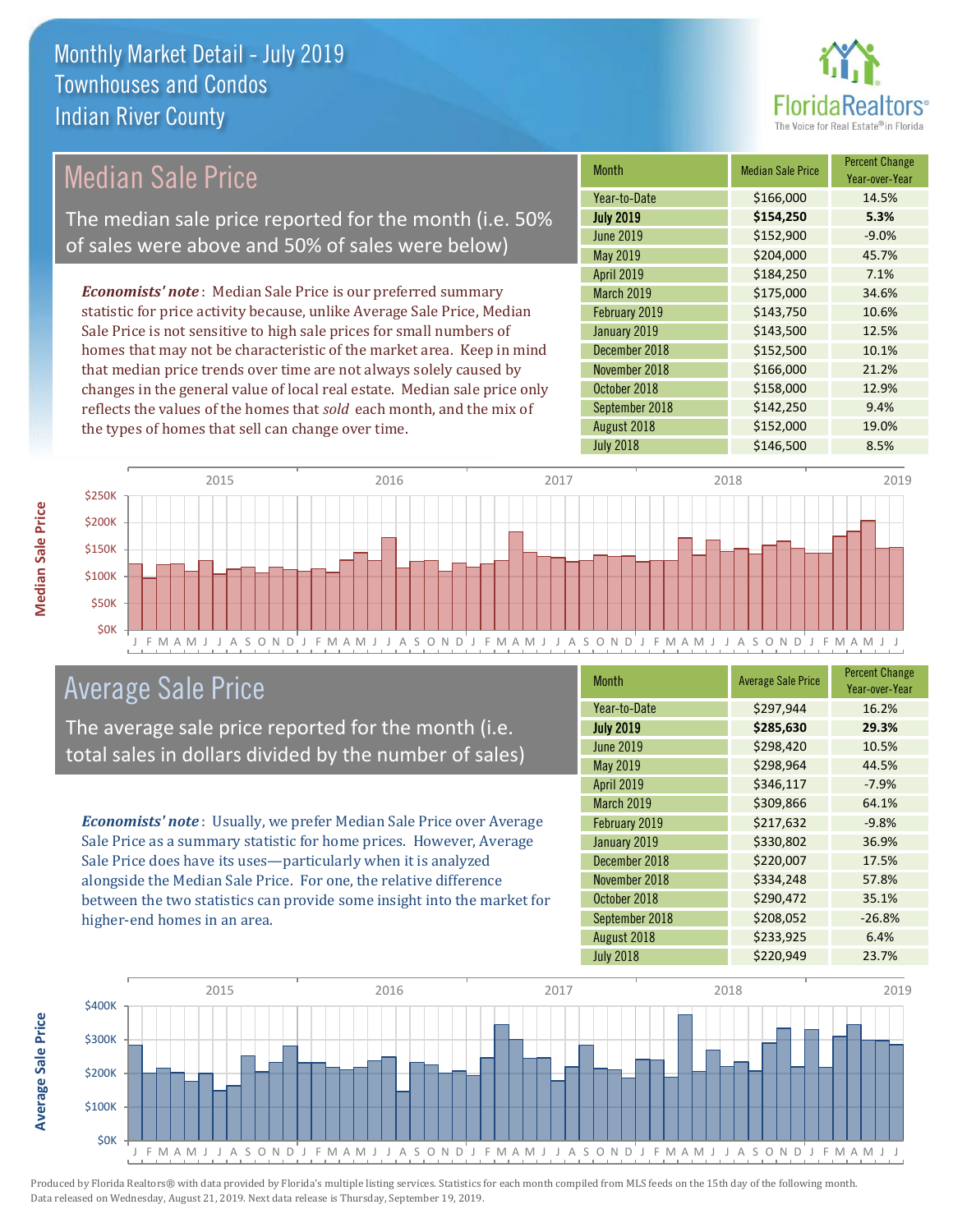

### ollar Volume

The sum of the sale prices for all sales which closed during the month

*Economists' note* : Dollar Volume is simply the sum of all sale prices in a given time period, and can quickly be calculated by multiplying Closed Sales by Average Sale Price. It is a strong indicator of the health of the real estate industry in a market, and is of particular interest to real estate professionals, investors, analysts, and government agencies. Potential home sellers and home buyers, on the other hand, will likely be better served by paying attention to trends in the two components of Dollar Volume (i.e. sales and prices) individually.

| <b>Month</b>      | <b>Dollar Volume</b> | <b>Percent Change</b><br>Year-over-Year |
|-------------------|----------------------|-----------------------------------------|
| Year-to-Date      | \$160.6 Million      | 26.2%                                   |
| <b>July 2019</b>  | \$22.9 Million       | 78.3%                                   |
| <b>June 2019</b>  | \$23.6 Million       | 14.9%                                   |
| May 2019          | \$28.7 Million       | 52.4%                                   |
| <b>April 2019</b> | \$33.9 Million       | $-7.9%$                                 |
| March 2019        | \$20.5 Million       | 61.6%                                   |
| February 2019     | \$16.5 Million       | 10.6%                                   |
| January 2019      | \$14.6 Million       | 36.9%                                   |
| December 2018     | \$10.1 Million       | $-24.9%$                                |
| November 2018     | \$17.4 Million       | 41.5%                                   |
| October 2018      | \$18.6 Million       | 101.1%                                  |
| September 2018    | \$12.9 Million       | $-7.4%$                                 |
| August 2018       | \$15.2 Million       | $-1.2%$                                 |
| <b>July 2018</b>  | \$12.8 Million       | 28.1%                                   |



## Median Percent of Original List Price Received

The median of the sale price (as a percentage of the original list price) across all properties selling during the month

*Economists' note* : The Median Percent of Original List Price Received is useful as an indicator of market recovery, since it typically rises as buyers realize that the market may be moving away from them and they need to match the selling price (or better it) in order to get a contract on the house. This is usually the last measure to indicate a market has shifted from down to up, so it is what we would call a *lagging* indicator.

| Month             | Med. Pct. of Orig.<br><b>List Price Received</b> | <b>Percent Change</b><br>Year-over-Year |
|-------------------|--------------------------------------------------|-----------------------------------------|
| Year-to-Date      | 93.6%                                            | $-1.2%$                                 |
| <b>July 2019</b>  | 93.1%                                            | $-0.6%$                                 |
| <b>June 2019</b>  | 92.4%                                            | $-1.1%$                                 |
| May 2019          | 93.8%                                            | $-1.7%$                                 |
| <b>April 2019</b> | 93.6%                                            | $-2.2%$                                 |
| March 2019        | 93.2%                                            | $-1.9%$                                 |
| February 2019     | 93.9%                                            | 0.0%                                    |
| January 2019      | 94.9%                                            | $-0.3%$                                 |
| December 2018     | 93.1%                                            | $-2.9%$                                 |
| November 2018     | 94.4%                                            | $-0.2%$                                 |
| October 2018      | 94.3%                                            | $-0.9%$                                 |
| September 2018    | 93.8%                                            | 1.6%                                    |
| August 2018       | 94.5%                                            | $-0.3%$                                 |
| <b>July 2018</b>  | 93.7%                                            | $-1.4%$                                 |

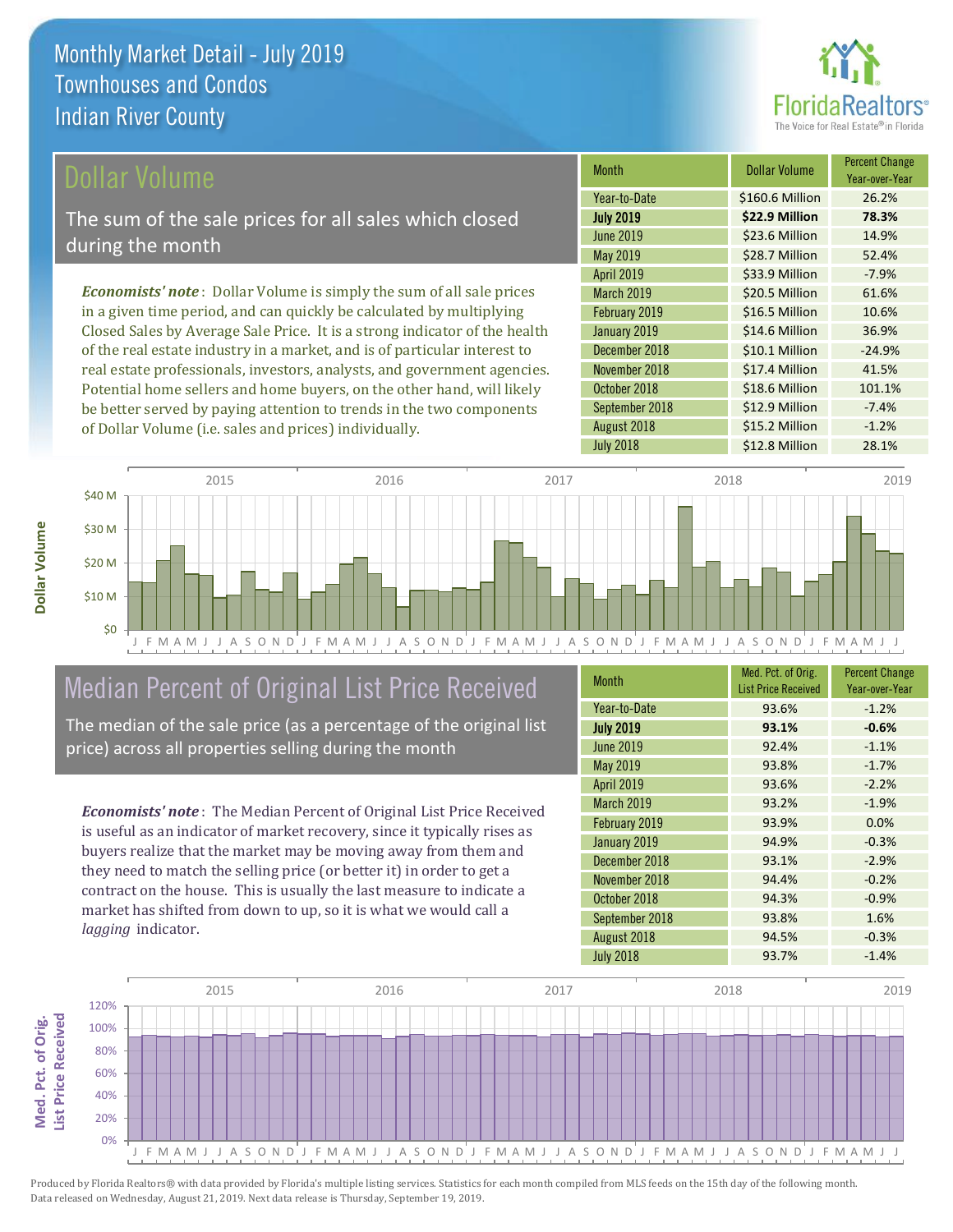

## Median Time to Contract

The median number of days between the listing date and contract date for all Closed Sales during the month

*Economists' note* : Like Time to Sale, Time to Contract is a measure of the length of the home selling process calculated for sales which closed during the month. The difference is that Time to Contract measures the number of days between the initial listing of a property and the signing of the contract which eventually led to the closing of the sale. When the gap between Median Time to Contract and Median Time to Sale grows, it is usually a sign of longer closing times and/or declining numbers of cash sales.

| Month            | <b>Median Time to</b><br>Contract | <b>Percent Change</b><br>Year-over-Year |
|------------------|-----------------------------------|-----------------------------------------|
| Year-to-Date     | 57 Days                           | 26.7%                                   |
| <b>July 2019</b> | 84 Days                           | $-2.3%$                                 |
| <b>June 2019</b> | 50 Days                           | 31.6%                                   |
| <b>May 2019</b>  | 56 Days                           | 47.4%                                   |
| April 2019       | 40 Days                           | 8.1%                                    |
| March 2019       | 67 Days                           | 63.4%                                   |
| February 2019    | 79 Days                           | 79.5%                                   |
| January 2019     | 58 Days                           | 7.4%                                    |
| December 2018    | 52 Days                           | 13.0%                                   |
| November 2018    | 68 Days                           | $-15.0%$                                |
| October 2018     | 93 Days                           | 102.2%                                  |
| September 2018   | 41 Days                           | $-48.8%$                                |
| August 2018      | 60 Days                           | 50.0%                                   |
| <b>July 2018</b> | 86 Days                           | 87.0%                                   |



### Median Time to Sale

**Median Time to Contract**

**Median Time to** 

The median number of days between the listing date and closing date for all Closed Sales during the month

*Economists' note* : Time to Sale is a measure of the length of the home selling process, calculated as the number of days between the initial listing of a property and the closing of the sale. *Median* Time to Sale is the amount of time the "middle" property selling this month was on the market. That is, 50% of homes selling this month took *less* time to sell, and 50% of homes took *more* time to sell. Median Time to Sale gives a more accurate picture than Average Time to Sale, which can be skewed upward by small numbers of properties taking an abnormally long time to sell.

| <b>Month</b>     | <b>Median Time to Sale</b> | <b>Percent Change</b><br>Year-over-Year |
|------------------|----------------------------|-----------------------------------------|
| Year-to-Date     | 101 Days                   | 14.8%                                   |
| <b>July 2019</b> | 128 Days                   | 4.9%                                    |
| <b>June 2019</b> | 93 Days                    | 14.8%                                   |
| May 2019         | 99 Days                    | 20.7%                                   |
| April 2019       | 88 Days                    | 11.4%                                   |
| March 2019       | 101 Days                   | 31.2%                                   |
| February 2019    | 101 Days                   | 27.8%                                   |
| January 2019     | 95 Days                    | 0.0%                                    |
| December 2018    | 89 Days                    | 9.9%                                    |
| November 2018    | 115 Days                   | 1.8%                                    |
| October 2018     | 128 Days                   | 25.5%                                   |
| September 2018   | 81 Days                    | $-32.5%$                                |
| August 2018      | 108 Days                   | 31.7%                                   |
| <b>July 2018</b> | 122 Days                   | 5.2%                                    |

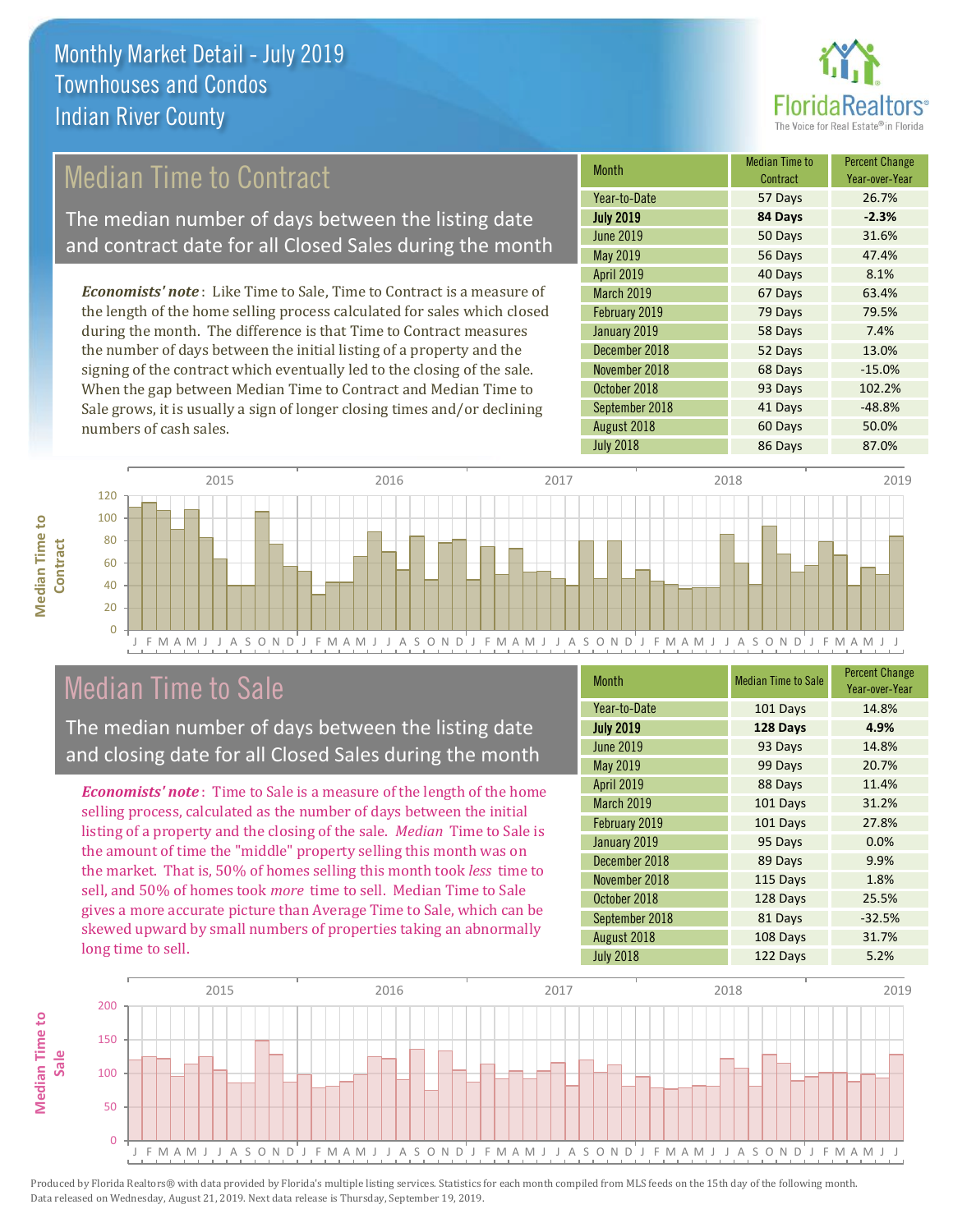distressed properties for sale.



| <b>New Pending Sales</b>                                                       | <b>Month</b>      | <b>New Pending Sales</b> | <b>Percent Change</b><br>Year-over-Year |
|--------------------------------------------------------------------------------|-------------------|--------------------------|-----------------------------------------|
|                                                                                | Year-to-Date      | 579                      | 1.0%                                    |
| The number of listed properties that went under                                | <b>July 2019</b>  | 67                       | 13.6%                                   |
| contract during the month                                                      | <b>June 2019</b>  | 71                       | 6.0%                                    |
|                                                                                | May 2019          | 91                       | 15.2%                                   |
|                                                                                | April 2019        | 91                       | $-2.2%$                                 |
| <b>Economists' note</b> : Because of the typical length of time it takes for a | <b>March 2019</b> | 96                       | $-6.8%$                                 |
| sale to close, economists consider Pending Sales to be a decent                | February 2019     | 78                       | $-12.4%$                                |
| indicator of potential future Closed Sales. It is important to bear in         | January 2019      | 85                       | 2.4%                                    |
| mind, however, that not all Pending Sales will be closed successfully.         | December 2018     | 48                       | 2.1%                                    |
| So, the effectiveness of Pending Sales as a future indicator of Closed         | November 2018     | 58                       | $-17.1%$                                |
| Sales is susceptible to changes in market conditions such as the               | October 2018      | 45                       | $-16.7%$                                |



# New Listings

**New Listings**

**Pending Sales**

Pending Sales

The number of properties put onto the market during the month

availability of financing for homebuyers and the inventory of

*Economists' note* : New Listings tend to rise in delayed response to increasing prices, so they are often seen as a lagging indicator of market health. As prices rise, potential sellers raise their estimations of value—and in the most recent cycle, rising prices have freed up many potential sellers who were previously underwater on their mortgages. Note that in our calculations, we take care to not include properties that were recently taken off the market and quickly relisted, since these are not really *new* listings.

| <b>Month</b>      | <b>New Listings</b> | <b>Percent Change</b><br>Year-over-Year |
|-------------------|---------------------|-----------------------------------------|
| Year-to-Date      | 769                 | 6.1%                                    |
| <b>July 2019</b>  | 84                  | 29.2%                                   |
| <b>June 2019</b>  | 72                  | 2.9%                                    |
| May 2019          | 82                  | 9.3%                                    |
| <b>April 2019</b> | 114                 | $-2.6%$                                 |
| March 2019        | 137                 | 7.0%                                    |
| February 2019     | 125                 | $-13.2%$                                |
| January 2019      | 155                 | 23.0%                                   |
| December 2018     | 73                  | 7.4%                                    |
| November 2018     | 110                 | 39.2%                                   |
| October 2018      | 103                 | 9.6%                                    |
| September 2018    | 71                  | 54.3%                                   |
| August 2018       | 104                 | 46.5%                                   |
| <b>July 2018</b>  | 65                  | 16.1%                                   |

September 2018 **49** 40.0% August 2018 **80** 19.4%

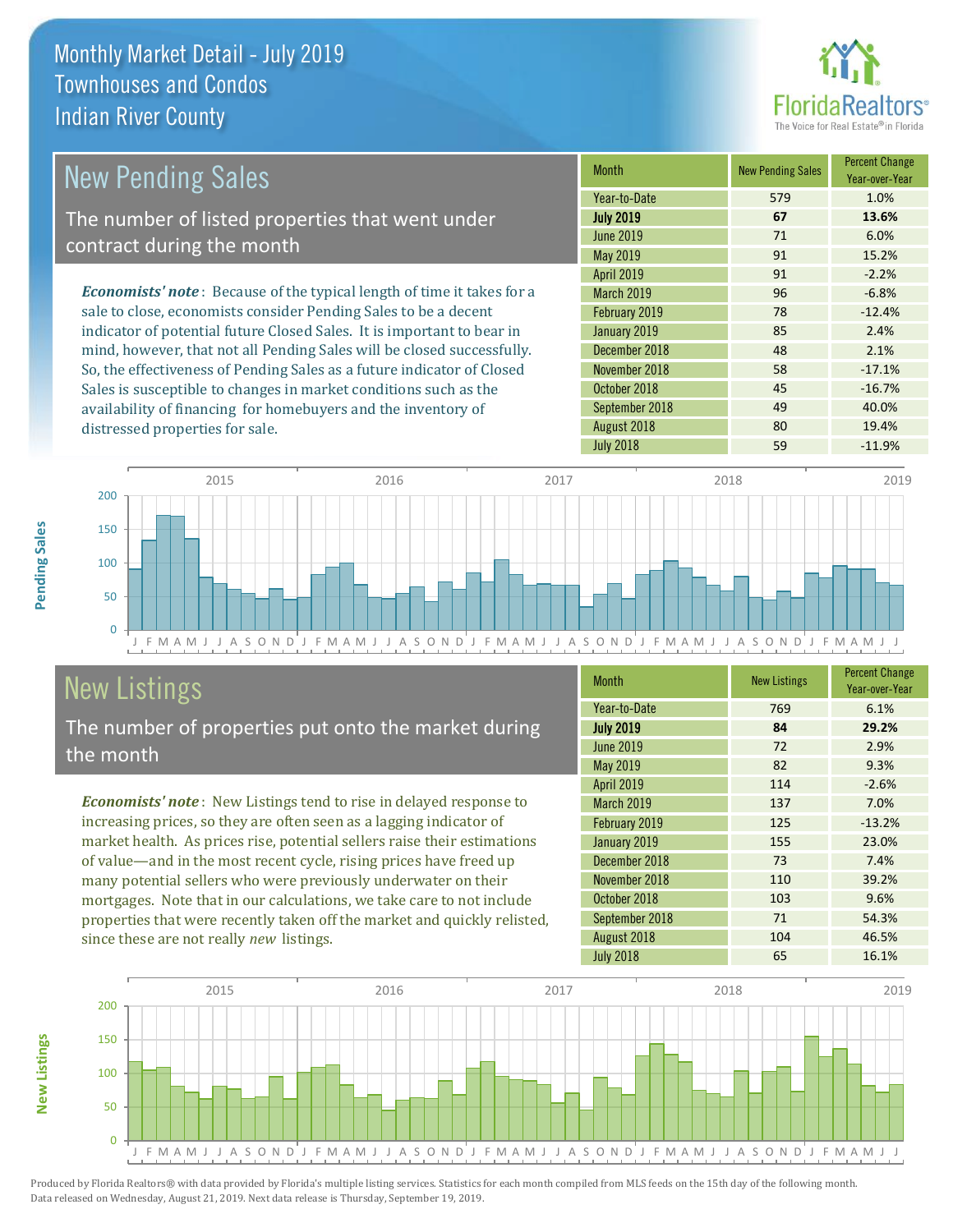

# Inventory (Active Listings) The number of property listings active at the end of the month

*Economists' note* : There are a number of ways to define and calculate Inventory. Our method is to simply count the number of active listings on the last day of the month, and hold this number to compare with the same month the following year. Inventory rises when New Listings are outpacing the number of listings that go off-market (regardless of whether they actually sell). Likewise, it falls when New Listings aren't keeping up with the rate at which homes are going off-market.

| Month                    | Inventory | <b>Percent Change</b><br>Year-over-Year |
|--------------------------|-----------|-----------------------------------------|
| <b>YTD (Monthly Avg)</b> | 504       | 28.6%                                   |
| <b>July 2019</b>         | 443       | 26.2%                                   |
| <b>June 2019</b>         | 463       | 28.6%                                   |
| May 2019                 | 517       | 27.0%                                   |
| <b>April 2019</b>        | 539       | 27.4%                                   |
| <b>March 2019</b>        | 530       | 27.7%                                   |
| February 2019            | 537       | 27.6%                                   |
| January 2019             | 501       | 35.8%                                   |
| December 2018            | 443       | 35.9%                                   |
| November 2018            | 453       | 44.7%                                   |
| October 2018             | 418       | 20.5%                                   |
| September 2018           | 365       | 15.9%                                   |
| August 2018              | 367       | 16.9%                                   |
| <b>July 2018</b>         | 351       | 7.7%                                    |



# Months Supply of Inventory

An estimate of the number of months it will take to deplete the current Inventory given recent sales rates

*Economists' note* : MSI is a useful indicator of market conditions. The benchmark for a balanced market (favoring neither buyer nor seller) is 5.5 months of inventory. Anything higher is traditionally a buyers' market, and anything lower is a sellers' market. There is no single accepted way of calculating MSI. A common method is to divide current Inventory by the most recent month's Closed Sales count, but this count is a usually poor predictor of future Closed Sales due to seasonal cycles. To eliminate seasonal effects, we use the 12-month average of monthly Closed Sales instead.

| <b>Month</b>             | <b>Months Supply</b> | <b>Percent Change</b><br>Year-over-Year |
|--------------------------|----------------------|-----------------------------------------|
| <b>YTD (Monthly Avg)</b> | 7.6                  | 26.7%                                   |
| <b>July 2019</b>         | 6.4                  | 20.8%                                   |
| <b>June 2019</b>         | 6.9                  | 25.5%                                   |
| May 2019                 | 7.7                  | 24.2%                                   |
| <b>April 2019</b>        | 8.1                  | 24.6%                                   |
| March 2019               | 8.0                  | 23.1%                                   |
| February 2019            | 8.1                  | 24.6%                                   |
| January 2019             | 7.7                  | 35.1%                                   |
| December 2018            | 6.8                  | 38.8%                                   |
| November 2018            | 6.7                  | 39.6%                                   |
| October 2018             | 6.1                  | 15.1%                                   |
| September 2018           | 5.5                  | 14.6%                                   |
| August 2018              | 5.6                  | 19.1%                                   |
| <b>July 2018</b>         | 5.3                  | 3.9%                                    |

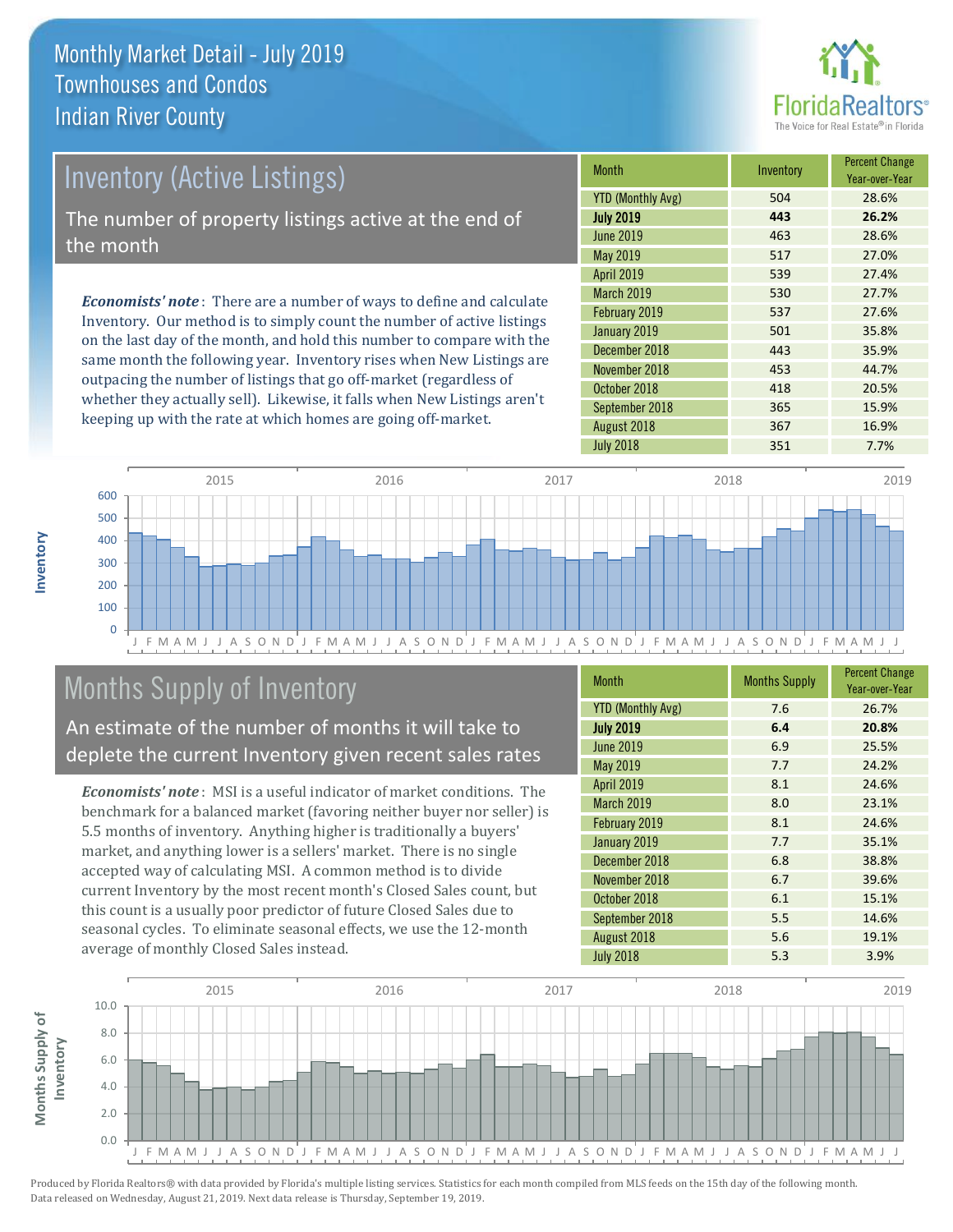

# Closed Sales by Sale Price

The number of sales transactions which closed during the month

*Economists' note:* Closed Sales are one of the simplest—yet most important—indicators for the residential real estate market. When comparing Closed Sales across markets of different sizes, we recommend comparing the percent changes in sales rather than the number of sales. Closed Sales (and many other market metrics) are affected by seasonal cycles, so actual trends are more accurately represented by year-over-year changes (i.e. comparing a month's sales to the amount of sales in the same month in the previous year), rather than changes from one month to the next.





### Median Time to Contract by Sale Price The median number of days between the listing date and contract date for all Closed Sales during the month

*Economists' note* : Like Time to Sale, Time to Contract is a measure of the length of the home selling process calculated for sales which closed during the month. The difference is that Time to Contract measures the number of days between the initial listing of a property and the signing of the contract which eventually led to the closing of the sale. When the gap between Median Time to Contract and Median Time to Sale grows, it is usually a sign of longer closing times and/or declining numbers of cash sales.

| <b>Sale Price</b>     | Median Time to<br>Contract | <b>Percent Change</b><br>Year-over-Year |
|-----------------------|----------------------------|-----------------------------------------|
| Less than \$50,000    | (No Sales)                 | N/A                                     |
| $$50,000 - $99,999$   | 81 Days                    | 24.6%                                   |
| $$100,000 - $149,999$ | 68 Days                    | $-11.7%$                                |
| $$150,000 - $199,999$ | 43 Days                    | $-54.7%$                                |
| \$200,000 - \$249,999 | 43 Days                    | 30.3%                                   |
| \$250,000 - \$299,999 | 119 Days                   | $-42.5%$                                |
| \$300,000 - \$399,999 | 115 Days                   | $-22.8%$                                |
| \$400,000 - \$599,999 | 108 Days                   | $-28.0%$                                |
| \$600,000 - \$999,999 | 51 Days                    | $-64.3%$                                |
| \$1,000,000 or more   | 128 Days                   | 161.2%                                  |



Produced by Florida Realtors® with data provided by Florida's multiple listing services. Statistics for each month compiled from MLS feeds on the 15th day of the following month. Data released on Wednesday, August 21, 2019. Next data release is Thursday, September 19, 2019.

**Median Time to Contract**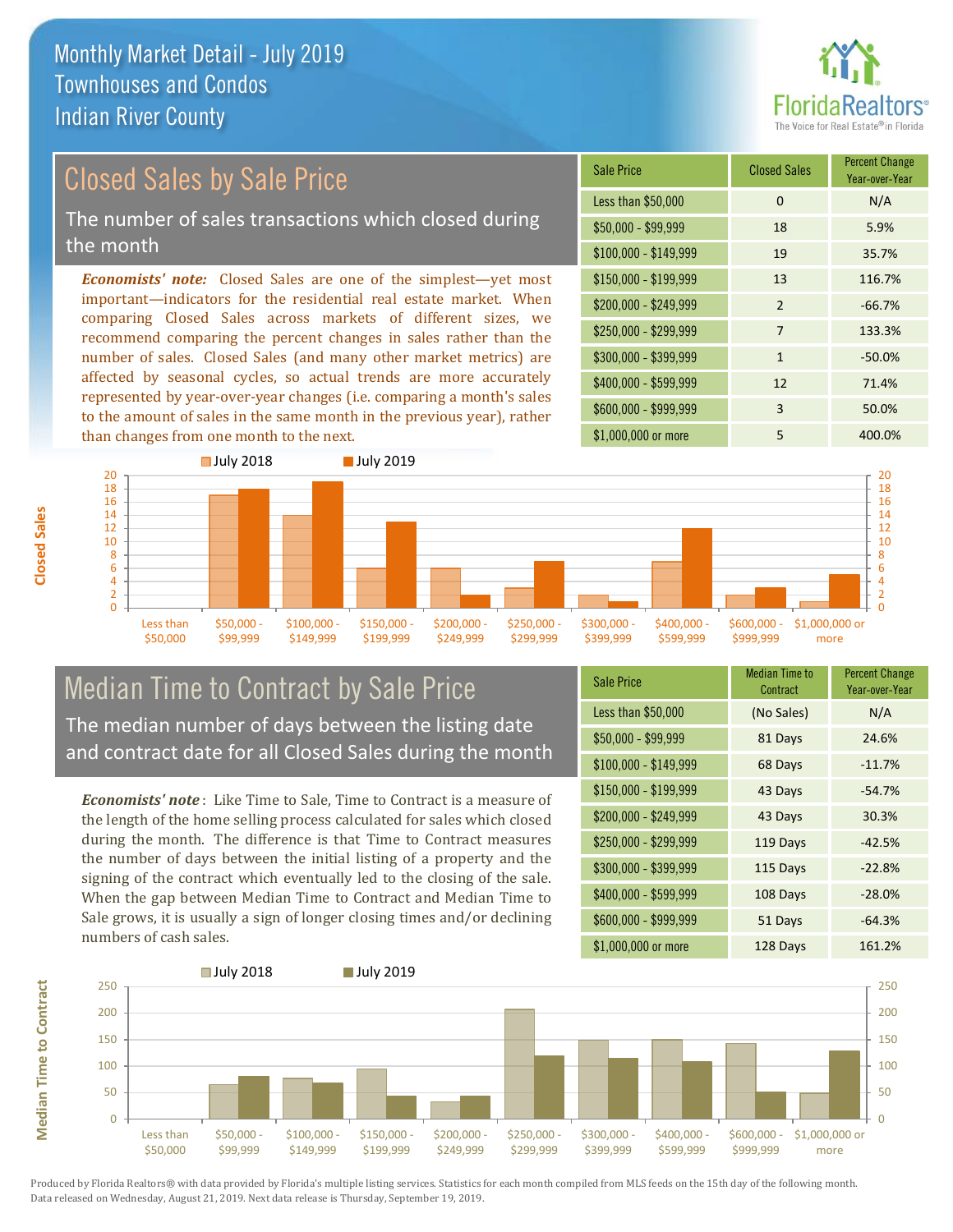

# New Listings by Initial Listing Price

The number of properties put onto the market during the month

*Economists' note:* New Listings tend to rise in delayed response to increasing prices, so they are often seen as a lagging indicator of market health. As prices rise, potential sellers raise their estimations of value—and in the most recent cycle, rising prices have freed up many potential sellers who were previously underwater on their mortgages. Note that in our calculations, we take care to not include properties that were recently taken off the market and quickly relisted, since these are not really *new* listings.

| <b>Initial Listing Price</b> | <b>New Listings</b> | <b>Percent Change</b><br>Year-over-Year |
|------------------------------|---------------------|-----------------------------------------|
| Less than \$50,000           | $\mathbf{1}$        | N/A                                     |
| $$50,000 - $99,999$          | 12                  | $-14.3%$                                |
| $$100,000 - $149,999$        | 20                  | 53.8%                                   |
| $$150,000 - $199,999$        | 15                  | 50.0%                                   |
| \$200,000 - \$249,999        | 6                   | 20.0%                                   |
| \$250,000 - \$299,999        | 3                   | N/A                                     |
| \$300,000 - \$399,999        | 18                  | 200.0%                                  |
| \$400,000 - \$599,999        | $\mathcal{P}$       | $-75.0%$                                |
| \$600,000 - \$999,999        | 3                   | $-40.0%$                                |
| \$1,000,000 or more          | 4                   | $0.0\%$                                 |



### Inventory by Current Listing Price The number of property listings active at the end of the month

*Economists' note* : There are a number of ways to define and calculate Inventory. Our method is to simply count the number of active listings on the last day of the month, and hold this number to compare with the same month the following year. Inventory rises when New Listings are outpacing the number of listings that go off-market (regardless of whether they actually sell). Likewise, it falls when New Listings aren't keeping up with the rate at which homes are going off-market.

| <b>Current Listing Price</b> | Inventory | <b>Percent Change</b><br>Year-over-Year |
|------------------------------|-----------|-----------------------------------------|
| Less than \$50,000           | 0         | N/A                                     |
| $$50,000 - $99,999$          | 44        | $-4.3%$                                 |
| $$100,000 - $149,999$        | 61        | 41.9%                                   |
| $$150,000 - $199,999$        | 42        | 13.5%                                   |
| \$200,000 - \$249,999        | 32        | 3.2%                                    |
| \$250,000 - \$299,999        | 37        | 27.6%                                   |
| \$300,000 - \$399,999        | 82        | 57.7%                                   |
| \$400,000 - \$599,999        | 52        | 2.0%                                    |
| \$600,000 - \$999,999        | 46        | 17.9%                                   |
| \$1,000,000 or more          | 47        | 104.3%                                  |



Produced by Florida Realtors® with data provided by Florida's multiple listing services. Statistics for each month compiled from MLS feeds on the 15th day of the following month. Data released on Wednesday, August 21, 2019. Next data release is Thursday, September 19, 2019.

**Inventory**